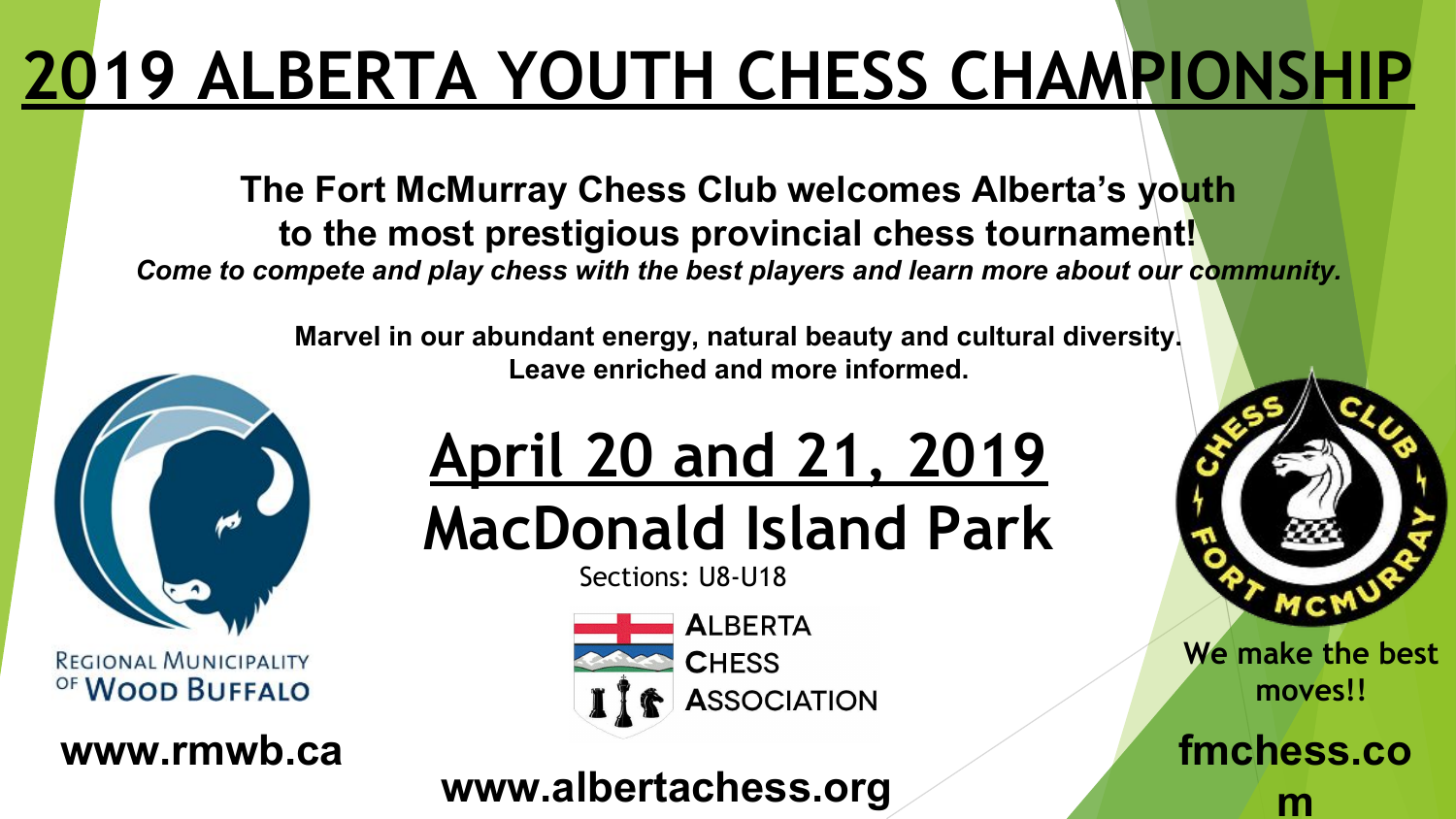#### **Hotel Rooms:**



Franklin Suite Hotel, Fort McMurray 10300 Franklin Ave. Fort McMurray, Alberta, Canada Reservations: 1 866 650-FORT (3678)



Reservations: 1 866 650-FORT (3678) Tel: (780) 714-9444

#### **Transportation to Fort McMurray option:**

red orrow

The Red Arrow depot is directly across the street from the Merit Hotel.

safely<br>home <https://www.redarrow.ca/fort-mcmurray-departures> The cost: a one way ticket on the bus from Edmonton to Fort McMurray is \$94 for adults and \$73.50 for children. (9am departure and 5:30pm departure)

from Calgary to Fort McMurray is \$170 for adults and \$137 for children. (12pm departure with a lay-over in Edmonton for 5:30pm departure)

#### **Public Transportation option:** *WOOSH!* A Ride Worth Taking

FMCC have made arrangements for all your public transportation in the city to be free!! We will provide you with the information and tickets at the time of registration. The busses depart from MacDonald Island Park.

Please ask for the special hotel rate and note "Alberta Youth Chess Championship"